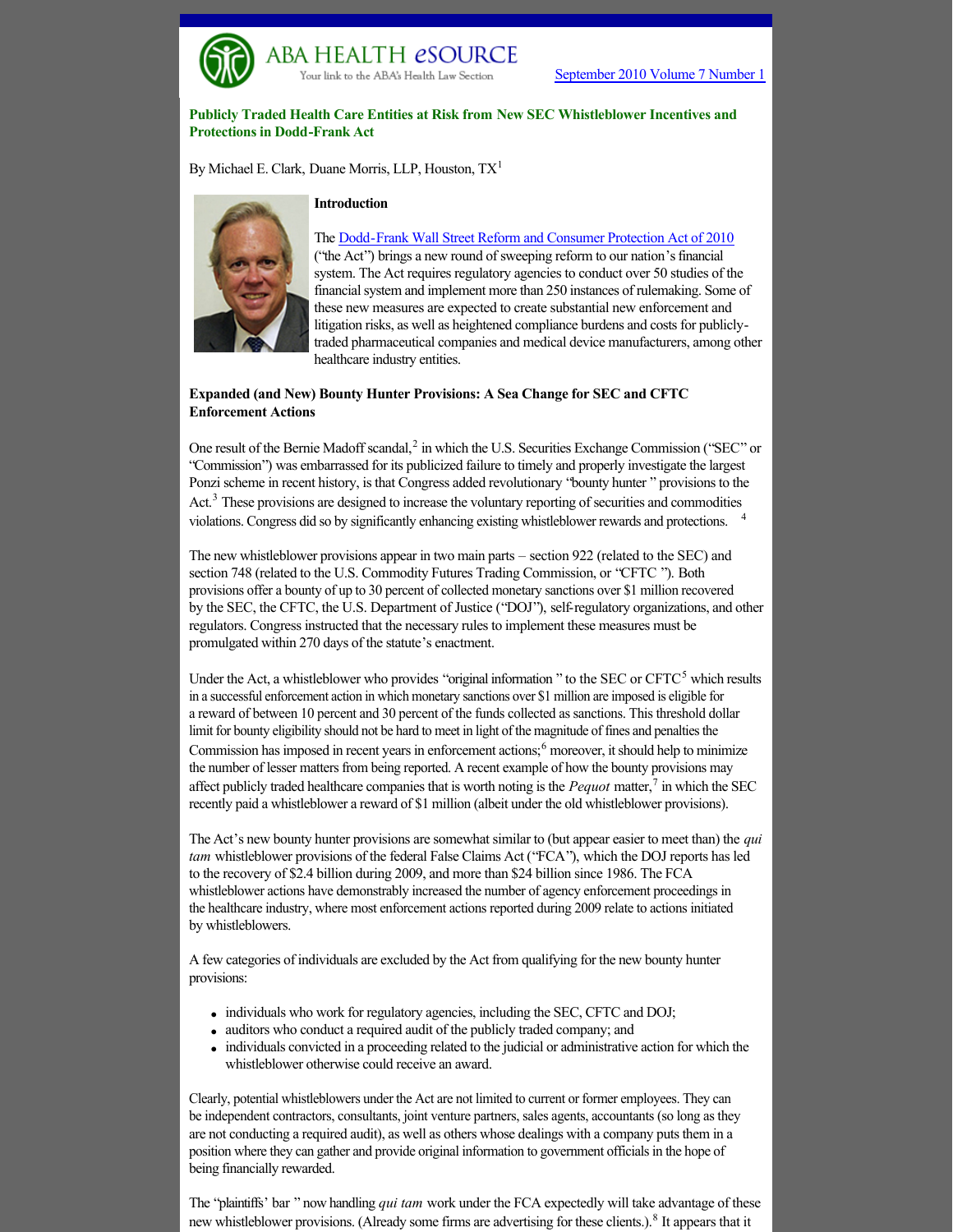should be much easier for whistleblowers to seek bounties under the Act's provisions because, unlike the FCA's *qui tam* provisions, whistleblowers under the Act need not file and maintain lawsuits in federal court. Consequently, they do not have to incur the significant financial burdens that *qui tam* relators and their counsel must shoulder under the FCA. The Commission is supposed to be enacting rulemaking that sets out prescribed procedures and forms to be used, but in the meantime it appears that so long as the whistleblower provides original information and is not otherwise disqualified from eligibility to receive a bounty from the agency, then the person is eligible to receive such an award. In addition, the new bounty [hunters do not have to meet the heightened pleading standards imposed by Federal Rule of Civil](http://www.jureeka.net/Jureeka/US.aspx?doc=FRCP&rule=9&bUrl=http://www.duanemorris.com/alerts/financial_reform_new_whistleblower_incentives_protections_3772.html) Procedure 9(b) for suits pleading fraud claims.

## **Recent FCPA Enforcement**

One enforcement interest that appears to be ripe for exploitation by these new bounty hunters is the Foreign Corrupt Practices Act ("FCPA"). Because pharmaceutical manufacturers increasingly are multinational companies or conduct some drug testing and marketing activities outside the United States, the FCPA provisions which are incorporated into the Securities Exchange Act pose significant liability concerns. Violations of the FCPA's accounting and financial control provisions, or its anti-bribery provisions, can lead to civil and criminal liability—and significant fines and penalties.

The Act's whistleblower provisions take effect at a time when the DOJ and SEC have substantially increased the amount of resources devoted to FCPA matters. The SEC has added new FCPA enforcement units, while the DOJ has added prosecutors and FBI agents dedicated to FCPA cases – and is filling additional positions. Mary Shapiro, Chairman of the SEC, recently testified that "The President is requesting a total of \$1.258 billion for the agency in FY 2011, a 12 percent increase over the FY 2010 funding level. If enacted, this request would permit us to hire an additional 374 professionals, a 10 percent increase over FY 2010."<sup>[9](http://www.abanet.org/health/esource/Volume7/01/clark.html#_ftn9)</sup> With the Act's passage, Ms. Schapiro revised that number upward, testifying that the agency needs about 800 new positions to meet the new and expanded responsibilities required under the Act. The DOJ has also begun discussions with the IRS Criminal Investigation Division about partnering on FCPA cases around the United States. Moreover, the federal agencies have started to use extensive undercover techniques to uncover FCPA violations.

In a recently publicized FCPA investigation, the DOJ used undercover lawenforcement techniques to uncover allegedly widespread fraud and corruption – which resulted in 22 executives and employees of companies in the military and lawenforcement products industry being charged for their involvement in schemes to bribe foreign government officials.<sup>[10](http://www.abanet.org/health/esource/Volume7/01/clark.html#_ftn10)</sup> In 2010, the DOJ's Fraud Section has charged a record number of individuals and entities with FCPA or bribery-related offenses.<sup>[11](http://www.abanet.org/health/esource/Volume7/01/clark.html#_ftn11)</sup> And this year may surpass the record set in 2009, when more individuals were charged with FCPA violations than in any prior year (or in the past several years combined)—including CEOs, CFOs and other senior corporate, sales, marketing and finance executives.

Assistant U.S. Attorney General Lanny Breuer, in charge of the DOJ's Criminal Division, has warned that "the prospect of significant prison sentences for individuals should make clear to every corporate executive, every board member, and every sales agent that we will seek to hold you *personally accountable* for FCPA violations. " It is anticipated that the new whistleblower provisions will soon increase the number of FCPA matters—already at all-time-high levels—and will also increase other types of securities and commodities fraud investigations and prosecutions.

## **New Whistleblower Protections**

While it is challenging for employers to determine how to best handle whistleblowing employees, the Act has added another layer of enhanced whistleblower protections. Under the Act, a whistleblower now can sue a retaliating employer directly in federal court without first having to exhaust administrative remedies. In addition, existing whistleblower protections under the Sarbanes-Oxley Act have been clarified to apply to *both* parent companies and affiliates whose financial information is included in consolidated financial statements.

#### **Aiding and Abetting Liability Authorized for SEC Enforcement Actions**

The Act also includes provisions designed to make it easier for the SEC to bring and maintain enforcement actions based on expanded secondary liability. The following new provisions set out the newly expanded authority:

- Section 929M (Aiding and abetting authority under the Securities Act and the Investment Company Act);
- <sup>l</sup> Section 929N (Authority to impose penalties for aiding and abetting violations of the Investment Advisers Act);
- Section 929O (Aiding and abetting standard of knowledge satisfied by recklessness).

Although the Private Securities Litigation Reform Act of 1995<sup>[12](http://www.abanet.org/health/esource/Volume7/01/clark.html#_ftn12)</sup> authorized the SEC to charge aider and abettor violations of the Exchange Act in enforcement actions, Congress had required the SEC to demonstrate that defendant(s) knew about the misconduct, which courts interpreted as requiring proof of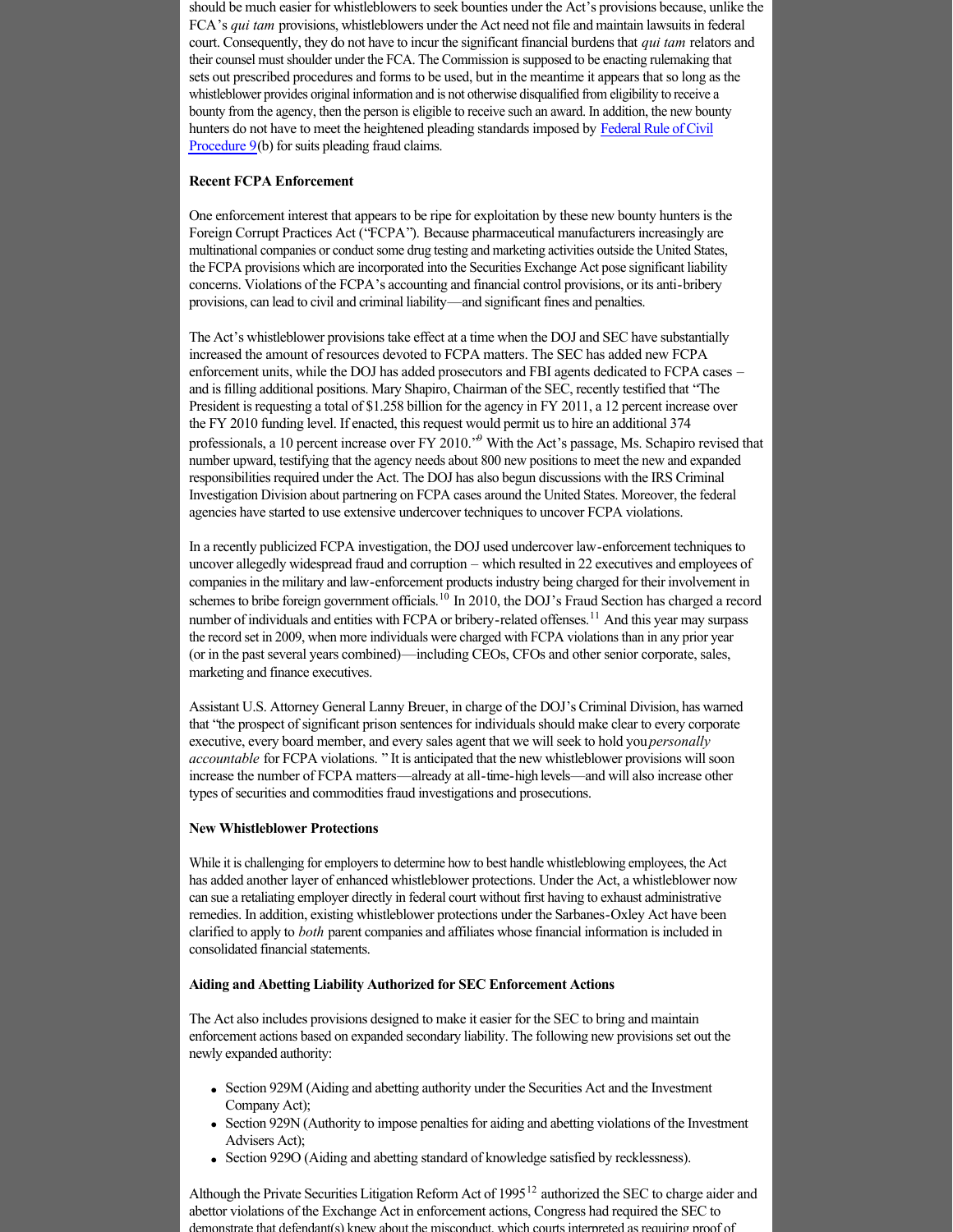demonstrate that defendant(s) knew about the misconduct, which courts interpreted as requiring proof of actual knowledge (and not just recklessness). While a few senators had strongly supported extending to private litigants the authority to charge and prove secondary aiding and abetting liability in federal securities fraud cases, Congress did not do so in the Act, although it may in the future. Section 929Z of the Act instructs the U.S. Comptroller General to "conduct a study on the impact of authorizing a private right of action against any person who aids or abets another person in violation of the securities laws, and then report to Congress on its findings within a year.

Similarly, while Congress did not provide private litigants with the same authority as the SEC obtained in the Act (see below) regarding the extraterritorial reach of the federal securities laws in securities fraud actions (*i.e.*, legislatively repealing *Morrison v. National Australia Bank*), it also instructed that a study on this issue be conducted. Section 929Y of the Act instructs the SEC to solicit public comments, conduct the study, and then provide it to Congress, along with recommendations, within 18 months.

### **Extraterritorial Reach (Limited Repeal of** *Morrison***) for SEC Enforcement Actions**

Section 929P(b) of the Act effectively repeals *Morrison v. National Australia Bank*[13](http://www.abanet.org/health/esource/Volume7/01/clark.html#_ftn13) for certain SEC enforcement actions. It authorizes extraterritorial jurisdiction if the SEC charges violations of the antifraud provisions of the federal securities laws that involve "conduct within the United States that constitutes significant steps in furtherance of the violation, even if the securities transaction occurs outside the United States and involves only foreign investors " or "conduct occurring outside the United States that has a foreseeable substantial effect within the United States. "

#### **What This Means for Publicly Traded Healthcare Companies**

In light of the new and potentially sweeping consequences that may result if these new laws are violated and since publicly traded companies may face many other issues, such as continued participation in government programs; collateral civil litigation; and obligations to shareholders, employees, customers and the public—companies may wish to thoroughly review their existing corporate governance and compliance policies.

Companies may also want to take actions to encourage and enhance the general loyalty of their employees and agents, and to encourage informing the company of potential problems. This may discourage employees from quietly working with the government and plaintiffs' counsel in the hope of recovering huge bounties at the company's expense. Legal counsel may provide the necessary perspective and skills, including how to appropriately structure and handle internal investigations, if necessary.<sup>[14](http://www.abanet.org/health/esource/Volume7/01/clark.html#_ftn14)</sup> It is likely to be more cost-effective to be proactive than reactive. Today, regulators and the public do not appear too willing to tolerate mistakes, honest or not.

[1](http://www.abanet.org/health/esource/Volume7/01/clark.html#_ftnref1) Michael E. Clark is Special Counsel in the Houston office of Duane Morris, LLP. He practices in the area of litigation with concentrations in securities and financial fraud as well as white-collar law and healthcare law in both criminal and civil matters. He has served as lead counsel in over 100 jury trials, and has counseled clients, including healthcare providers, insurers and financial institutions, helping to conduct internal investigations and advising on compliance and corporate governance matters. Mr. Clark serves on the planning committees for the ABA's National Institute on Securities Fraud, and the National Institute on Internal Investigations and Forum for In-House Counsel. He is the Publications Chair for the ABA Section of Health Law and the immediate past chair of the White-Collar Crime Committee in the ABA section of Business Law.

Mr. Clark frequently writes and presents on antitrust, corporate compliance and governance, ethics, internal investigations, pharmaceutical law, securities law and white-collar defense issues. As an adjunct law professor at the Health Law & Policy Institute of the University of Houston Law Center, Mr. Clark has taught on food and drug law, civil and criminal trial advocacy, healthcare and antitrust, and regulation of biomedical research. He is also a faculty instructor for the National Institute for Trial Advocacy. He is the Editor-in-Chief of Pharmaceutical Law: Regulations of Research, Development, and Marketing (BNA/ABA Section of Health Law 2007).

<sup>[2](http://www.abanet.org/health/esource/Volume7/01/clark.html#_ftnref2)</sup> The legislation was signed into law by President Obama on July 21, 2010. Section 922 of the Dodd-Frank Act provides, in relevant part:

(a) In General The Securities Exchange Act of 1934 (15 U.S.C. 78a et seq.) is amended by inserting after section 21E the following:

SEC. 21F. SECURITIES WHISTLEBLOWER INCENTIVES AND PROTECTION.

(a) Definitions- In this section the following definitions shall apply:

(1) COVERED JUDICIAL OR ADMINISTRATIVE ACTION The term 'covered judicial or administrative action' means any judicial or administrative action brought by the Commission under the securities laws that results in monetary sanctions exceeding \$1,000,000.

(2) FUND- The term 'Fund' means the Securities and Exchange Commission Investor Protection Fund.

(3) ORIGINAL INFORMATION The term 'original information' means information that  $-(A)$  is derived from the independent knowledge or analysis of a whistleblower;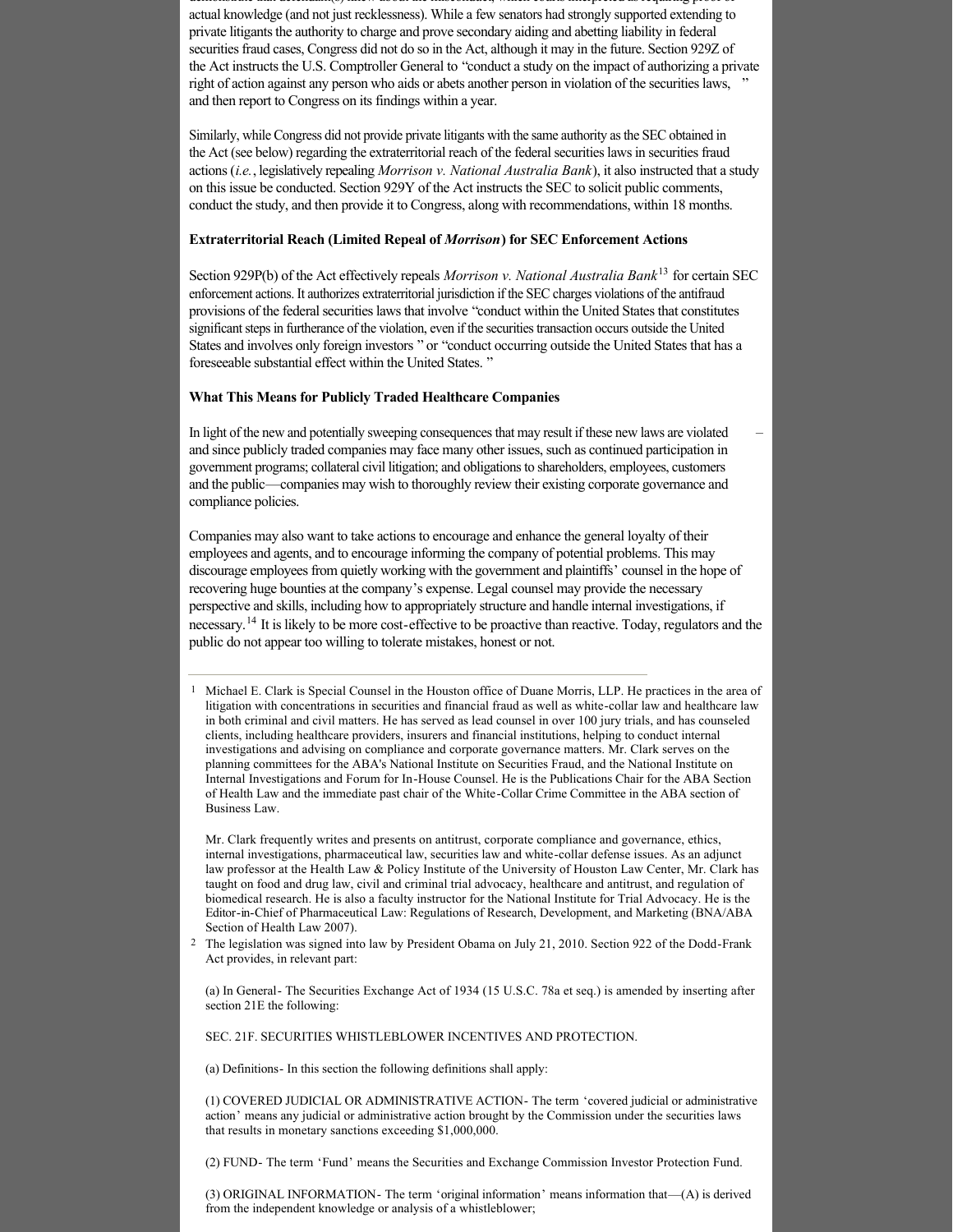(B) is not known to the Commission from any other source, unless the whistleblower is the original source of the information; and

(C) is not exclusively derived from an allegation made in a judicial or administrative hearing, in a governmental report, hearing, audit, or investigation, or from the news media, unless the whistleblower is a source of the information.

(4) MONETARY SANCTIONS- The term 'monetary sanctions', when used with respect to any judicial or administrative action, means—

(A) any monies, including penalties, disgorgement, and interest, ordered to be paid; and

(B) any monies deposited into a disgorgement fund or other fund pursuant to section 308(b) of the Sarbanes-Oxley Act of 2002 (15 U.S.C. 7246(b)), as a result of such action or any settlement of such action.

(5) RELATED ACTION- The term 'related action', when used with respect to any judicial or administrative action brought by the Commission under the securities laws, means any judicial or administrative action brought by an entity described in subclauses (I) through  $(IV)$  of subsection  $(h)(2)(D)$ (i) that is based upon the original information provided by a whistleblower pursuant to subsection (a) that led to the successful enforcement of the Commission action.

(6) WHISTLEBLOWER- The term 'whistleblower' means any individual who provides, or 2 or more individuals acting jointly who provide, information relating to a violation of the securities laws to the Commission, in a manner established, by rule or regulation, by the Commission.

#### (b) Awards

(1) IN GENERAL In any covered judicial or administrative action, or related action, the Commission, under regulations prescribed by the Commission and subject to subsection (c), shall pay an award or awards to 1 or more whistleblowers who voluntarily provided original information to the Commission that led to the successful enforcement of the covered judicial or administrative action, or related action, in an aggregate amount equal to—(A) not less than 10 percent, in total, of what has been collected of the monetary sanctions imposed in the action or related actions; and

(B) not more than 30 percent, in total, of what has been collected of the monetary sanctions imposed in the action or related actions.

Section 21A(e) of the Securities Exchange Act of 1934 had a little-used whistleblower incentive provision which only authorized bounties to whistleblowers in insider trading cases.

The legislation defines *original information* to mean "information that – "(A) is derived from the independent knowledge or analysis of a whistleblower; (B) is not known to the Commission from any other source, unless the whistleblower is the original source of the information; and (C) is not exclusively derived from an allegation made in a judicial or administrative hearing, in a governmental report, hearing, audit, or investigation, or from the news media, unless the whistleblower is a source of the information. " See Dodd-Frank Act § 748 (amending the Commodity Exchange Act, <u>[7 U.S.C. §](http://www.jureeka.net/Jureeka/US.aspx?doc=U.S.C.&vol=7&sec=1&sec2=undefined&sec3=undefined&sec4=undefined&bUrl=http://www.duanemorris.com/alerts/financial_reform_new_whistleblower_incentives_protections_3772.html) 1</u>et seq.) and Dodd-Frank Act § 922 (amending the Securities Exchange Act of 1934, [15 U.S.C. 78a](http://www.jureeka.net/Jureeka/US.aspx?doc=U.S.C.&vol=15&sec=78&sec2=a&sec3=undefined&sec4=undefined&bUrl=http://www.duanemorris.com/alerts/financial_reform_new_whistleblower_incentives_protections_3772.html)*et seq.*).

- <sup>[3](http://www.abanet.org/health/esource/Volume7/01/clark.html#_ftnref3)</sup> See generally " Madoff's investment scandal highlights SEC's struggles to keep up with the markets" at http://www.dallasnews.com/sharedcontent/dws/bus/stories/DNmaedoffSEC\_22bus.ART.State.Edition1.9cb1054.html (describing in some detail the Ponzi scheme involving former NASDAQ chairman Bernard Madoff which he confessed to in 2008).
- [4](http://www.abanet.org/health/esource/Volume7/01/clark.html#_ftnref4) *See generally* SEC Annual Report (2009), *available at* http://www.sec.gov/about/secpar/secpar2009.pdf#2009review.
- [5](http://www.abanet.org/health/esource/Volume7/01/clark.html#_ftnref5) *See* "SEC Awards \$1 Million for Information Provided in Insider Trading Case," Lit. Release No. 21601 (July 23, 2010) (Press release discussing *Securities and Exchange Com'n v. Pequot Capital Management,*  Inc., et al., No. 3:10-CV-00831-CVD (D. Conn., Complaint filed May 27, 2010)). As the Commission noted,
- [6](http://www.abanet.org/health/esource/Volume7/01/clark.html#_ftnref6) The SEC approved the award earlier this week pursuant to Section 21A(e) of the Securities Exchange Act of 1934, which authorized the Commission, in its discretion, to grant an award of up to 10% of the penalties paid in a case to a person who provided information leading to the imposition of those penalties, but only in insider trading cases. That provision has since been repealed by the Dodd-Frank Wall Street *Reform and Consumer Protection Act, which added new Section 21F to the Securities Exchange Act, authorizing the Commission to award bounties to parties who provide information leading to recovery of monetary sanctions in a broader range of cases, not limited as before to civil penalties recovered in insider trading cases.*
- [7](http://www.abanet.org/health/esource/Volume7/01/clark.html#_ftnref7) *Id.* (emphasis supplied).
- [8](http://www.abanet.org/health/esource/Volume7/01/clark.html#_ftnref8) Using the search expression "SEC whistleblower" on Google returned several banner advertisements from plaintiffs' firms, including links to firms known for their qui tam work such as Phillips and Cohen. In addition, plaintiffs' class action firms are getting involved, such as Milberg. See " Milberg Expands Practice to Include Representation of Securities Fraud Whistleblowers " at [http://cases.milberg.com/whistleblower/.](http://cases.milberg.com/whistleblower/)
- [9](http://www.abanet.org/health/esource/Volume7/01/clark.html#_ftnref9) See Mary Shapiro, Testimony Concerning Oversight of the U.S. Securities and Exchange Commission: Evaluating Present Reforms and Future Challenges, Before the U.S. House of Representatives Committee on Financial Services Subcommittee on Capital Markets, Insurance and Government-Sponsored Enterprises (July 20, 2010), *available at*[http://www.sec.gov/news/testimony/2010/ts072010mls.htm.](http://www.sec.gov/news/testimony/2010/ts072010mls.htm)
- <sup>[10](http://www.abanet.org/health/esource/Volume7/01/clark.html#_ftnref10)</sup> See DOJ, " Twenty-Two Executives and Employees of Military and Law Enforcement Products Companies Charged in Foreign Bribery Scheme" (Jan. 19, 2010)(noting this is the largest FCPA case ever filed and involved the unsealing of 16 indictments, along with the execution of 14 search warrants across the United States, as well as seven search warrants executed by the United Kingdom's City of London